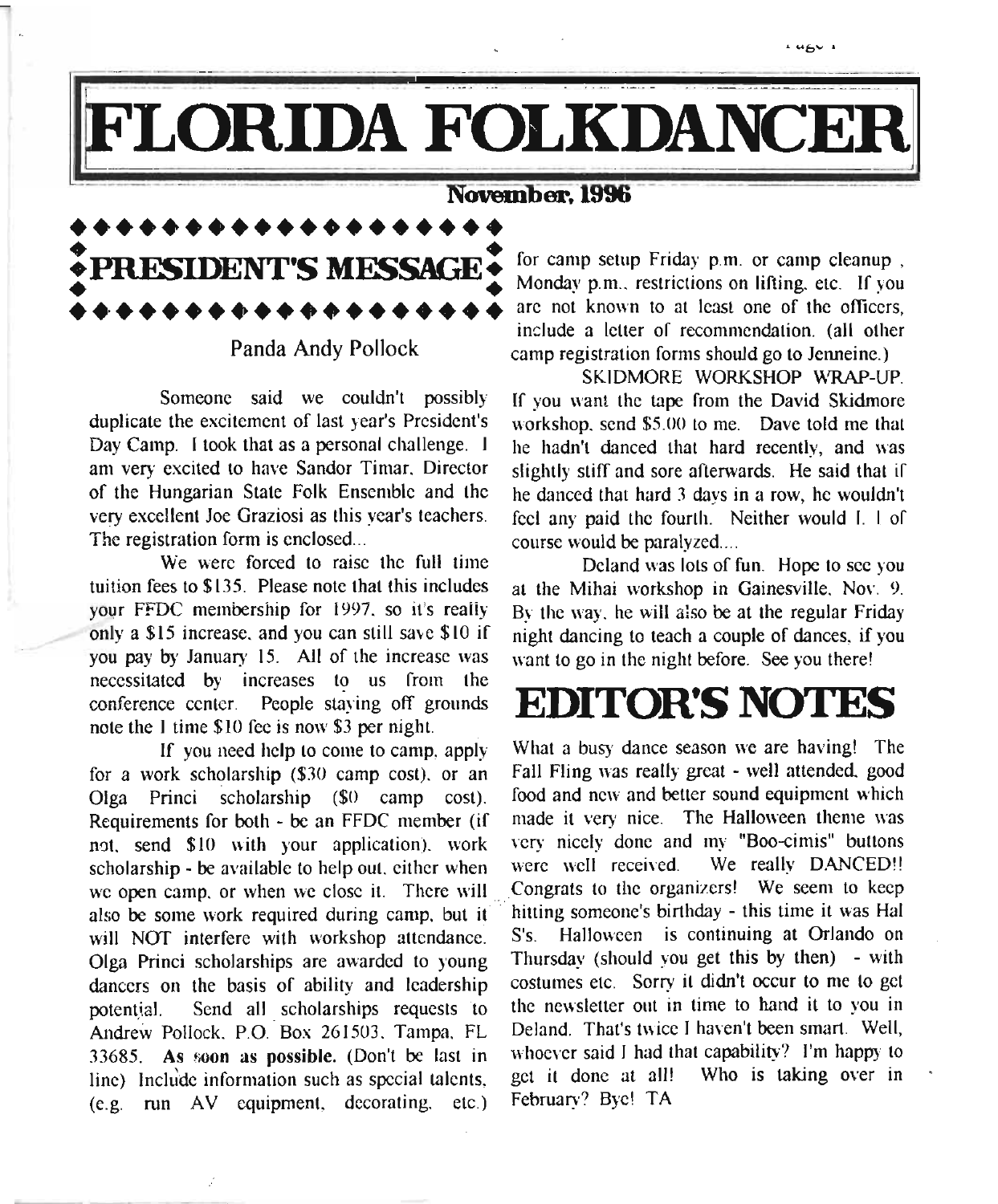# **Romanian Folkdance Workshop**



taught by world renowned instructor **Mihai David**

Gainesville, Florida Sat. November 9th

\$15 (\$5 per session) Registration at door Price:

Time:  $9:00 - 10:00$  a.m. Registration & Coffee 10:00 - 12:30 p.m. Workshop (session 1) 2:00 - ...  $5:00$  p.m. Workshop (session 2) . 8:00 - 11:00 p.m. Dance Party" Location: Trinity Methodist Church

3536 NW 8th Ave.

For info: Jenneine Lambert, (352) 376 7473 For housing: Jack & Linda Seltzer, (352) 373 1876

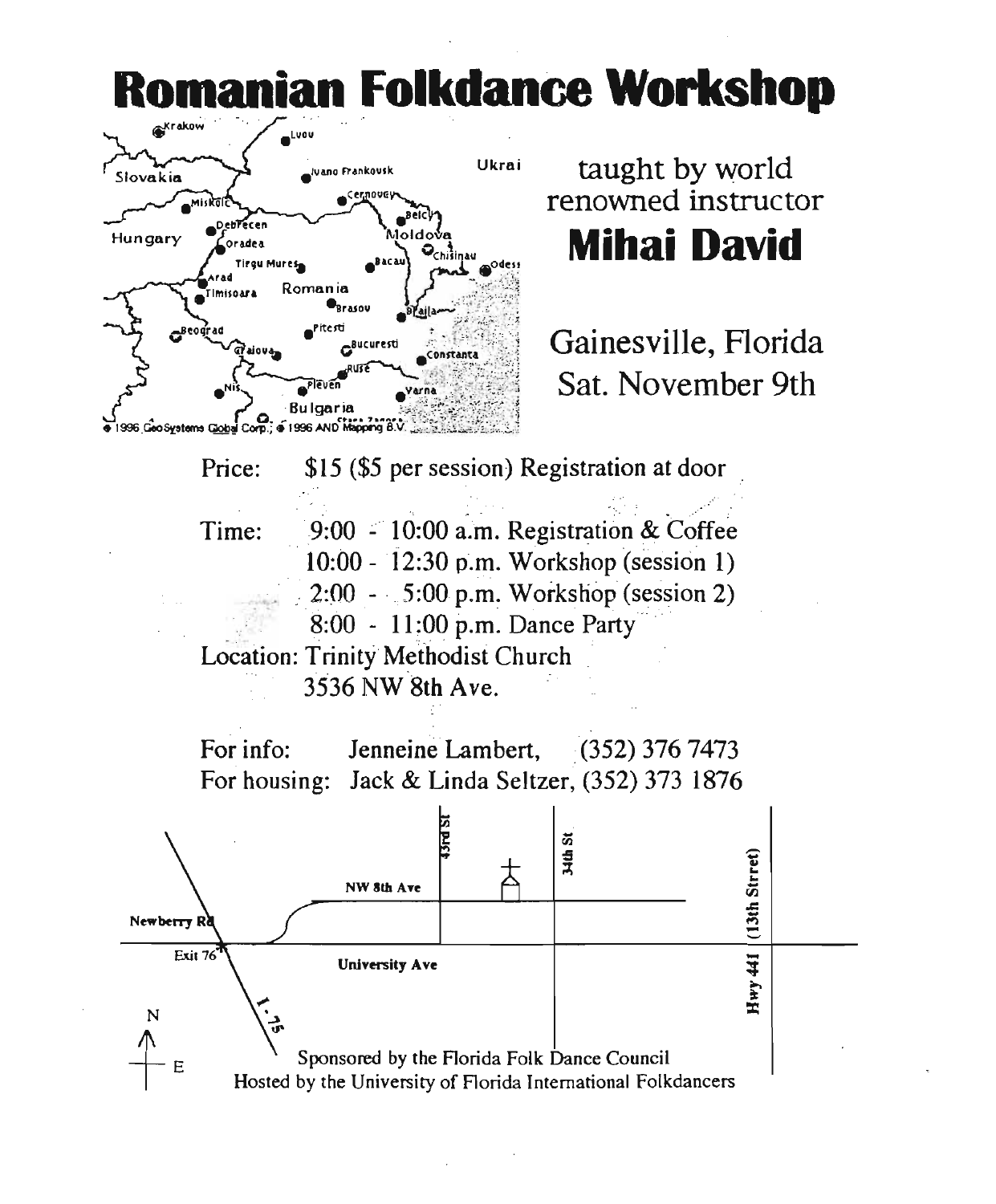

**ROUMANIAN WORKSHOP:** Teacher: MIHAI DAVID, November 9, Gainesville, (see  $f(\text{Vert})$ 

INTERNATIONAL: December 21 - Holiday Party - lOam to 5 pm followed by Potluck at 5:20- 7pm, followed by CONTRA: 7:30 p.m. until.... Pinellas Park Auditorium. (see flyer)

INTERNATIONAL: PRESIDENT'S CAMP \ February 14-17. Sponsored by FFDC. (See Registration form)



#### Change of Address:

Message to Maura Maun via anyone who knows her - I have all kinds of addresses for you. none of which seem to work. Please contact me.

Thanks to response from those who helped with other addresses last month.

#### New Members:

Suleyman Tufekci (Sal) 2220 S.W. 34th St. #180 Gainesville, FL 3w2608 352-378-2548

#### E-Mail:

Sal Tufekci: TUFEKCI @ISE.uf1.edu Arlene Fradkin: afradkin@grove.uf1.edu

We're really loving going all over the state to dance with all of our good friends and excellent teachers. Deland was definitely a delight! Terry has one-upped us by going all the way to Illinois for her high school "all school" reunion (the school was 75 years old this year) and taught a class of 30 alums and students 2 hours of International dancing. which seemed to be well received. Some of us went over to Jeana's first Saturday night with the *lCC -* Israeli dancing - she had a crowd! More dancers - yeah! A few weeks ago we did a performance at an International Festival downtown. Many of us go contra dancing too. So we keep busy. +

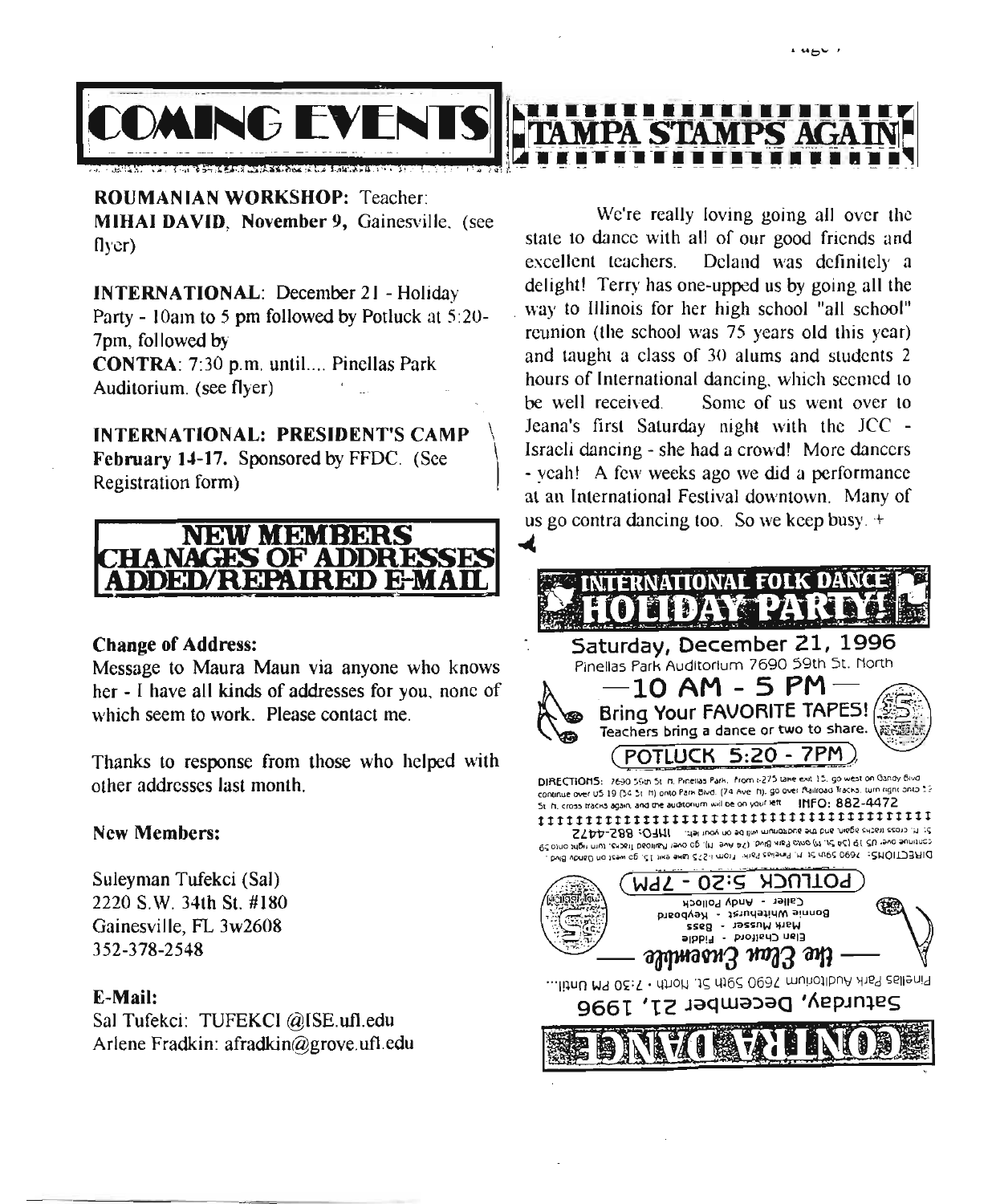

#### GAINESVILLE

Things have been going well with our group. The student officers are very organized and Sachi and Jcnna in particular have been doing alot to publicize the group. schedule meetings. and plan activities. September was our official "Introduction to Folk Dancing and Welcome Back" month. A flyer was designed complete with two photos and copies of these were posted and handed out Each Friday night the dances of a different country or region were featured. Sachi also designed and made a very attractive large poster for the group for a student organization fair.

The attendance at folk dancing has been good in general. This past Friday night (October II) was Gator Growl so there were fewer there. And about two weeks ago we had about 20 new people show up. Unfortunately none of them returned in subsequent weeks.

On September 7 and 8 there was a swing dance workshop with the Rhythm Hot Shots. Margaret knows the teachers and she was one of those who organized the weekend. Members of our group and the contra group also assisted. We got a brief but very exciting demonstration at folk dancing Friday night (September 6) of the type of dancing which was to be taught at the workshop. The couple who would teach did the demo. The weekend was a great success from all accounts and Tom has had one or two review sessions. And Jerry (Ford) has sheduled a swing dance night' which will take place every first Saturday of each month at the Thelma Boltin Recreational Center (the same place where the contra dances are held).

There appears to be much interest in swing dancing as well as zydcco. <sup>J</sup> checked the internet recently and found quite alot of information of the latter. In case anyone is interested I went through the Yahoo system to access it

#### GAlNESVlLLE, con't

Jack is now coordinating the teaching and teachers and has been doing a good job. He has some new ideas which should be helpful.

Some of us are planning to attend the Fait Fling. Those of us who went last year had a great time and I expect it will be equally wonderful this year.

Joyce Dewsbury



In case it isn't as fool proof as Andy and I think we made it:

I. Fill out in pen, print so Jenneine can read it and I can make your name tag from it. fill one out [or each person coming (you too can go to Kinko's and have copies made).

2. Note you can either: a) take a package deal ( Ist half) or go a la carte and take what fits your schedule and sleeping arrangements.

3. Also note you can order your T-shirt ahead (take a chance and order - it will be a good one - and there will be only a few extras if you decide at camp - I know you like to see what they will be like but it hasn't been designed yet) By the way. if anyone has a brilliant design. we would consider it.

4. After you pick your peck of pickled peppers. put the appropriate numbers in the farthest righthand column. Then total them at the bottom. remembering that if you send yours in time for the discount to give yourself that price. Note if you are in the package deals, your membership is paid for automatically.

5. Maps. directions, clothing hints. bedding suggestions and rules will be printed later.

6. Questions?? Call Andy or Jenneine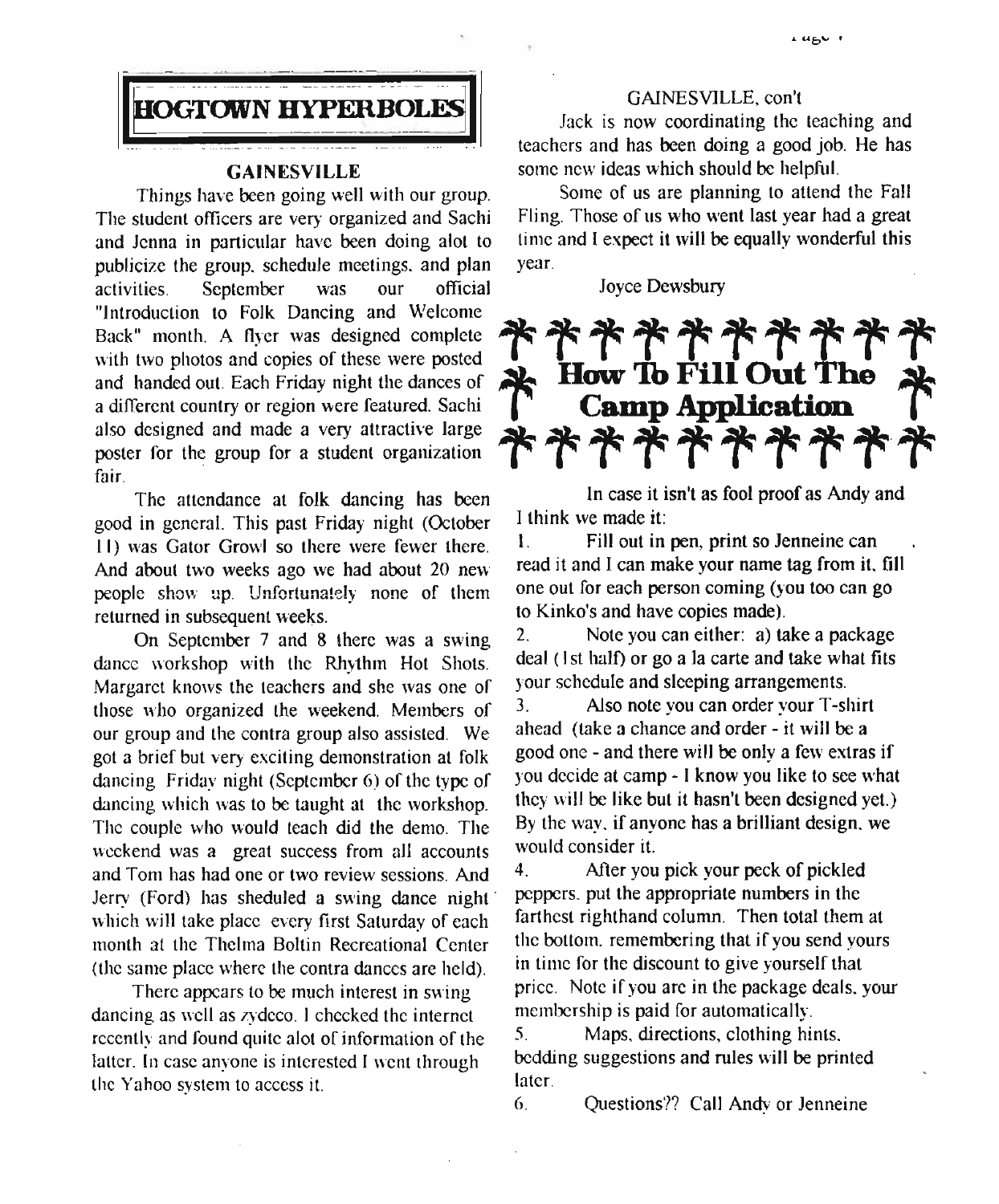### \*\*\*\*\*\*\*\*\*\*\* DELAND INTT<br>FOLK DANCERS ※ \*\*\*\*\*\*\*\*\*\*\*

*[Joan sent* me *this article last month - I misplaced it and didn't include it.* So *if it seems slightly untimely - blame me, not her. TA].*

These summers seem to go by faster, so my summary of the summer will be fast too. There's a new folk dance in the Detroit area that has been a very nice addition to our summer dancing. The group only meets once a month - and they don't meet at all in July or August - so we have attended 3 dances. The dancers are a mixture of the people we used to dance with at Wayne State University, people from "the other Friday night dance group", and brand new dancers. It's a comfortable setting that also reminds me of the gym we used to dance in at WSU - a big old gym with a wooden floor, a running track suspended above it, and radiators along the walls. We were surprised to see Hal Schmetterling from Palm Coast at one dance. You meet the nicest people at folk dancing!

Besides folk dancing 3 times, we went Israeli dancing twice and square dancing 4 times. In between dances we filled in our time with things like plumbing and carpentry work around our house, working on the motorhome, gardening, canning, bringing a new utility trailer up to our standards, a trip to a Hamfest in Indianapolis, a trip to a stereo photo convention in Rochester, NY, etc. As always, we've been very busy.

We're happy to be back in Deland and starting our fall season off to a good start with the Fall Fling. Thanks to everyone for coming and making it a wonderful success. **Joan and Wally**

### **SPIFFS International Singers** and Dancers

حصرت الأ

The David Skidmore workshop was fantastic!!! He taught some wonderful dances and was a real delight to be around. I hope we can have him return sometime in the future. Luckily there is a workshop just around the comer in Gainesville. on November 9 with Mihai David. All the years that I have been folk dancing I have heard his name: "Mihai. this... Mihai. that" I am looking forward to finally seeing him.

At SPIFFS. I am working on an entirely new repertoire for my dancers. I am also always on the look out for folk songs for the singers If anyone has music (in four parts. if possible) and words for the dances we do (those that have singing) or just folk songs in general, please Ict me know. We have also implemented a new strategy to the everlasting recruiting problem. The Italian group at SPIFFS asked the International Dancers to do an exchange. The, want us to dance with them to increase their numbers at performances and thcv would do thc same for us.

Thc Sahnobar Dance Ensemble has had great success in the last few weeks. Wc performed five shows for the Florida International Museum's. Alexander the Great opening here in St. Petersburg and were well received. We had people asking us to perform all oyer the place. The weekend of October 11-13 we performed eleven times in Orlando. This included the Festival of the Nile. EPCOT. Tu Tu Tangos and Universal Studios. Each place had it's own unique flavor. We had a lot of fun. We even were asked for our autographs and an encore! Wc are looking forward to our live performance with our band on October 26 at the Theatre of Memory in High Springs. We will be debuting new costumes and new choreography. Unfortunatclv. this means that  $I$  will not be able to attend the  $F3I$ Fling. Our next St. Petersburg appearance will be at SPIFFS International Ball on November 2.

Happy Dancing.

karen sun ray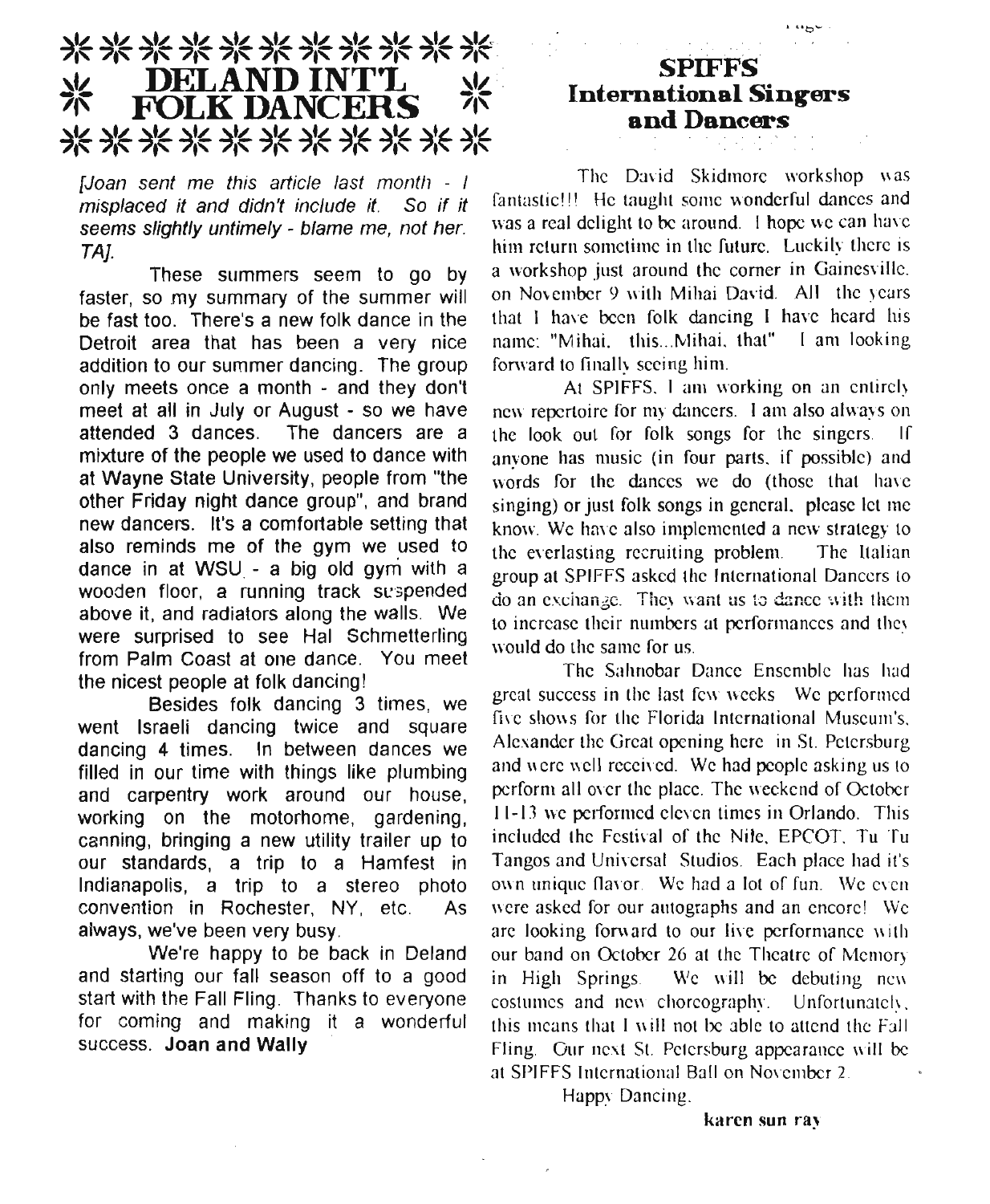

Sarasota was mightily represented at the Sept. 20-22 Sebring Scottish Country Dance weekend sponsored by Orlando Scots. Cubby and Jeanne. Fred & Gladys. Jim & Ann. Louis & Ann. June *S:* Harry. Doris. Kay & Ernie (from Tampa. but we consider him one of our own. even though we don't see him much nowadays *'[who is this Tampan who never dances in Tampa?/* cheerily. greeted Circe Davcnort and me as. trembling with fatigue, we wearily entered the ballroom just before the last dance Friday night

For the past week Circe & I had been moving across town, even into the wee wee hours. We'd also been working full time throughout and were too fagged to see straight Weak hellos & to bed.

We sampled the first Sat. workshop. but when instructions were incomprehensible to us because words seemed like little shapes flying through theair, we pulled ourselves upstairs for another sleep. Exhausted after being up an hour for lunch. we sank back into bed yet again for the afternoon. Reports drifted through our haze of the nifty dances with unusual formations taught bv James Kutzner, Muriel Owens. & George and Onie Senyk in the workshops. By suppertime we could descend the stairs without leaning hcavilv for support on the railings. & we perked up considerably at the excellent meal served at Takis' Restaurant on the old Kenilworth Lodge grounds.

There a new and deplorable development was revealed: ladies are abandoning the wearing of white dresses with plaid scarves at halls! Whereas the beauty of the plaids is set ofT by theshining white and all look festive  $\&$  a certain ceremonial air prevails. prints & colored dresses do nothing of the sort, no matter how pretty they mifght be in themselves The occasion as a whole loses a GREAT deal in this

reversion to everyday dress, long or short. And WHY? For heaven's sake! A white dress isn't that difficult to come by (mine cost \$3.00 in a thrift shop) - or to hang in a closet! One might even wear it elsewhere as readily as a purple print - which looks terrible with the men's crisp kilts. Come one and all! Re-examine this unaesthetic trend and forbvcar to dessecrate custom more than we already do!

Four sets danced Saturday's program. Circe & I qcquitted ourselves well until the last two anccs. during which our minds, on whim, took flight to rest, leeaving our bodies puzzled as to the next movement. I was surprised how few omf my partners - men or women - actually made eye contact during the dances. So many seemed to be running mazaes in their own little worlds. A sad commentary on present day life! Come out of your shells and bring yourselves to thedance! This is also an invitation to International dancers '.0 extend th-;ir Scottish repertory beyond "Mart's Wedding" and join us Thursday evenings at 7:30.

# **ORLANDO NEWS (OIFDO**

We resumed dancing on Thursdays in September but so far, our participantsare not up to the level of May when our summer hiatus began. Now that Larry Warrell and Betsy Elliott have ' returned from Wyoming and we expect Joan and Wally Washington soon, we should be able to pay our rent! Bobby and I traveled to Pinellas Park on October 5 which is what he wanted to do on his birthday. Katy Warner was the other dancer from Orlando there. David Skidmore was a dcIightful teacher as he taught his favorite all-time dances.

We are looking forward to seeing as many of you as possible at the Fall Fling!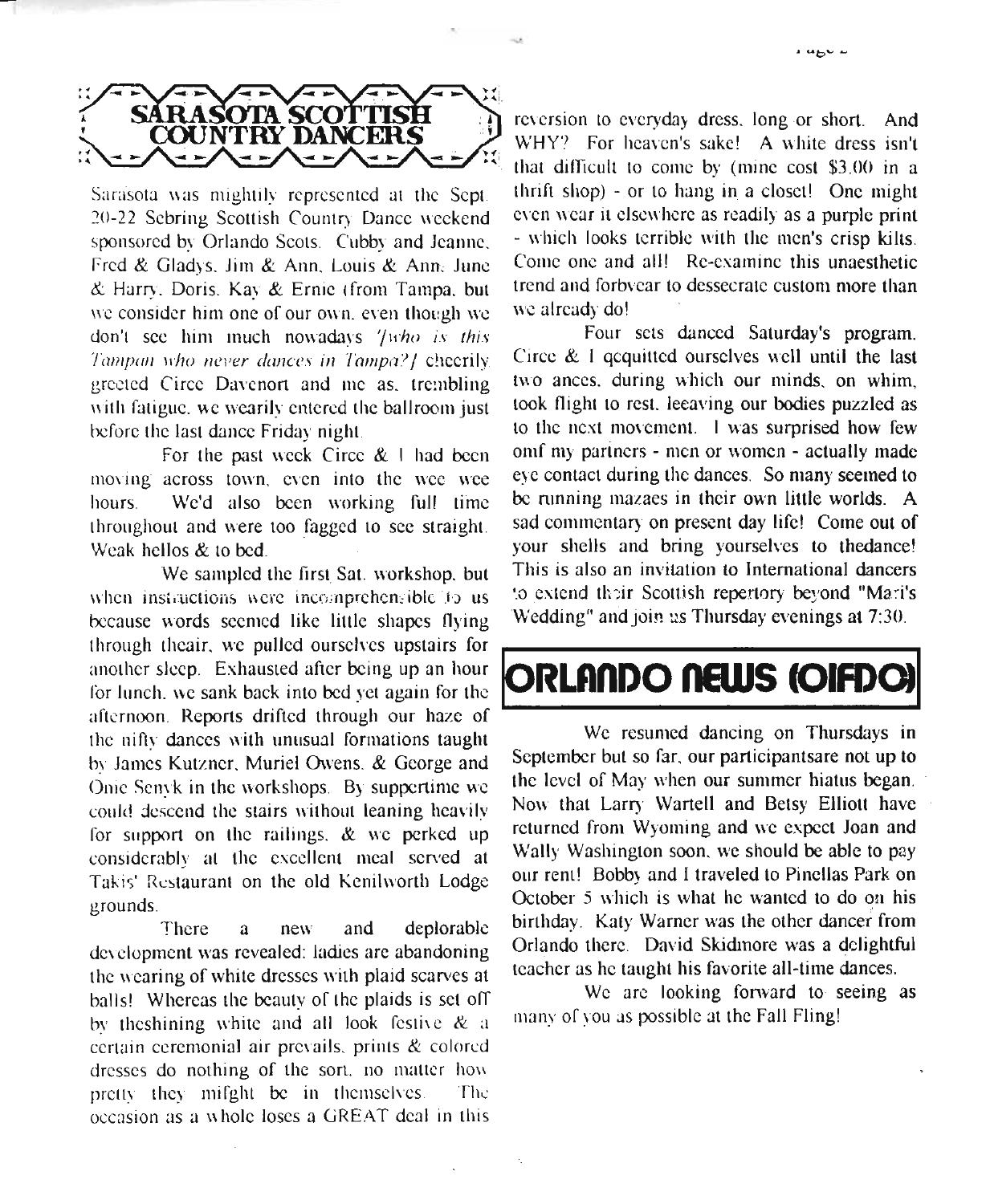### THE TEN COMMANDMENTS (For Folk Dancers)

I. If thou art but a newly won convert to the art of Terpsichore, break not into the midst of thy predecessors, but rather add thy number to the farthest end of the line.

II. Nay, but when a dance is being taught, then art thou welcome at any place in the line and at any time.

III. If thou knowest not the dance, the name of which hath been trumpeted to the four comers of the room, seck thou a place behind one of thy fellows who doth indeed know thereof, and follow thou him in his footsteps. Thus wilt thou, in good time learn as did all dancers before thee.

IV. Thy leader speaketh from ancient wisdom. Therefore, when he shall say of a dance, 10 this dance is difficult, attempt it not except thou dance

behind the line, ask not to whom he speaketh, for his words are a message unto thee.

V. If thou desirest not to dance, but would **1.1 Someone, etc., etc.** instead talk with thy friend, hesitate not to do as thou wilt, yet remember the privacy of • thy conversation to raise not thy voice above

the voice of thy leader, who struggleth to convey  $\sum_{i=1}^n$  is a construction of  $i$  ,  $i$  ,  $i$  ,  $i$  ,  $j$  ,  $j$  ,  $k$  ,  $j$  ,  $j$  ,  $k$  ,  $j$  ,  $k$  ,  $j$  ,  $k$  ,  $j$  ,  $k$  ,  $j$  ,  $k$  ,  $j$  ,  $j$  ,  $k$  ,  $j$  ,  $k$  ,  $j$  ,  $k$  ,  $j$  ,  $k$  ,  $j$  ,  $k$  ,  $j$  ,  $k$  ,  $j$ 

 $v$  instruction.

VI. To every beginning there is an end. If thou dost enter in upon a dance, banish from thy thought: I will drop out when the dance waxcth fast. Thus wilt thou add to the pleasure of thy comrades to thy right and to thy left.

 $\mathbf{a}$  and  $\mathbf{v}$ 

VII. If thou are experienced and knoweth the dance, be yet gracious unto those who knew it not. Wert thou not also once a newcomer!

VIiI. When thy teacher leadeth a dance which thou knowest, but in a manner different from thy experience of yore, learn thou the new version and rebel not. Thus is thy stock increased.

 $IX$  Be not backward of thy requests, that thy leader may satisfy thy heart's desire. Thus dost thou help prepare a program for all.

 $X.$  Give thou honor to the Golden Rule in the observance thereof, but not in the breach thereof.

#### SELAH

*[Sent to me by Shirley King; Sent to her by afolk dancer friend at lYre Univ .. who got it from someone, who also got it from*